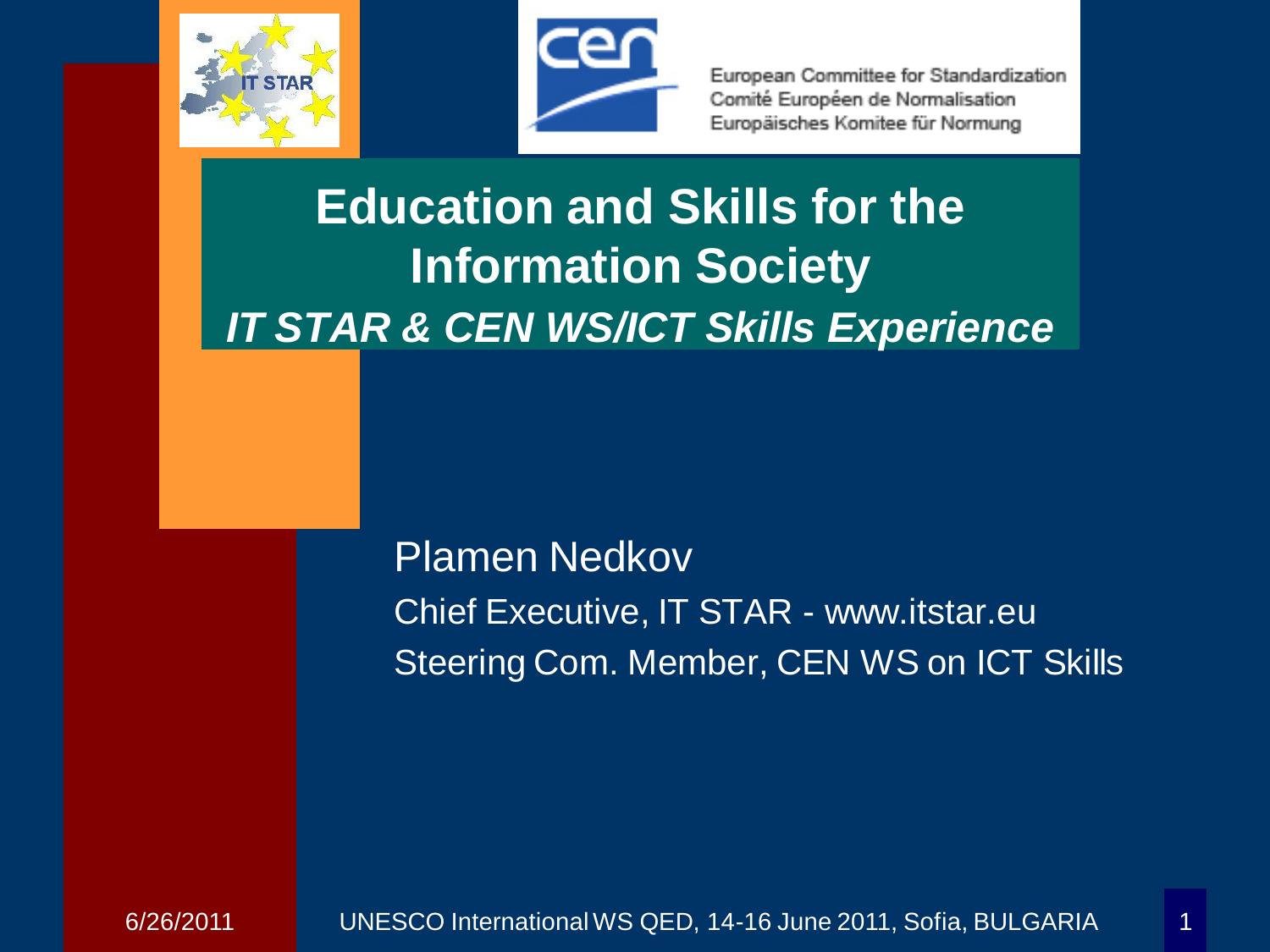

## **IT STAR - www.itstar.eu**

 Regional ICT Association *Central, Eastern and Southern Europe* Established in 2001

*to promote a multi-stakeholder partnership on ICT-related issues*

*and facilitate regional and international cooperation*

#### 15 Institutional Members

*Leading national IT societies in AT, BG, CY, CZ, GR, HR, HU, IT, LT, MK, PL, RO, RS, SK & SI - most of them also members of IFIP and CEPIS*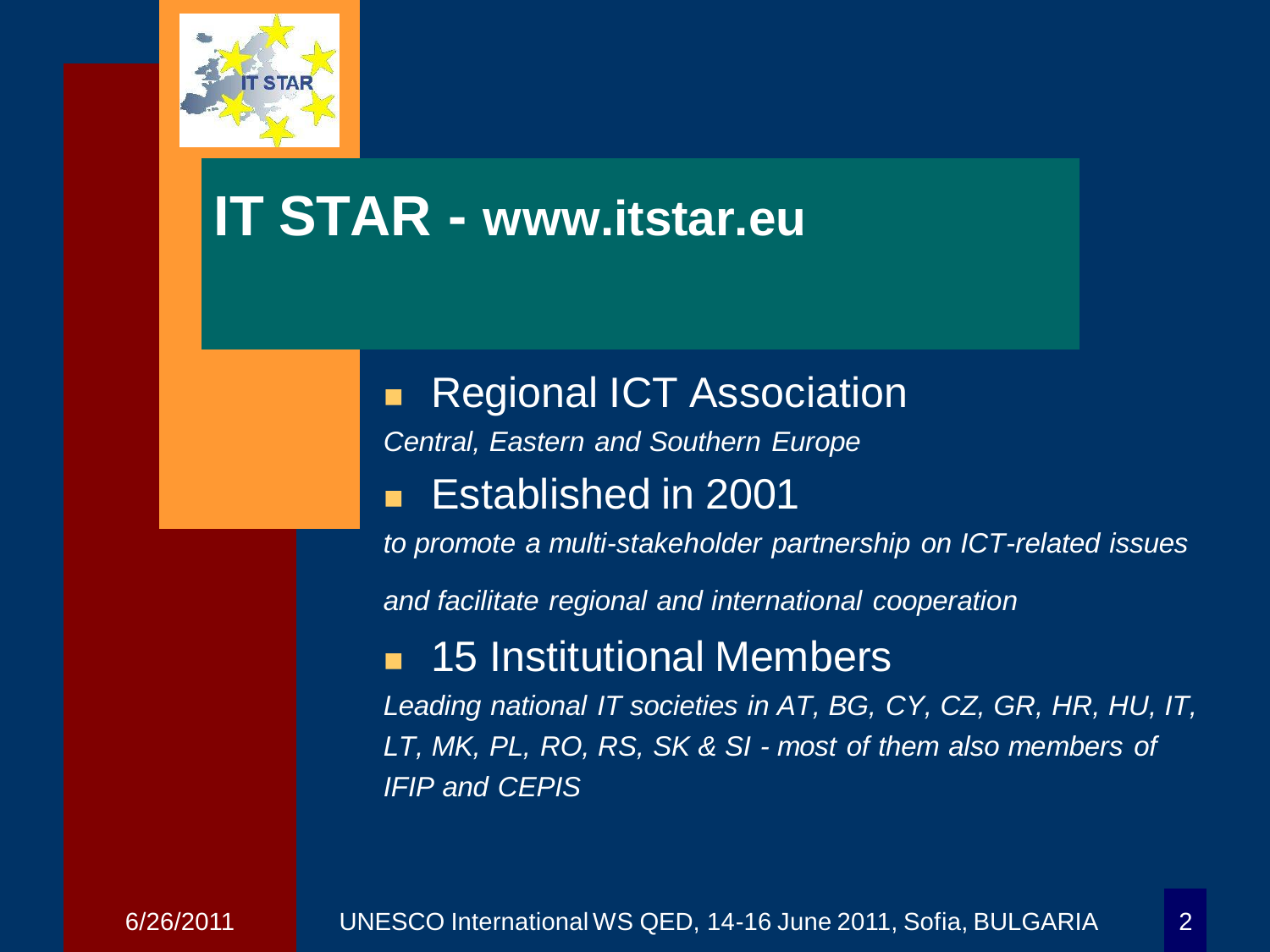

# **Activities**

#### **Conferences**

*ICT and the Eastern European Dimension, Prague 2004 R&D in Information & Communication Technology, Bratislava 2006 Universities and the ICT Industry, Genzano di Roma 2007 Nat. IS Experiences + ICT- Skills and Policies, Godollo 2008 ICT Skills Education and Certification, Rome 2009 Electronic Business, Zagreb 2010*

#### **Publications**

*Edited conference proceedings, IT STAR Newsletter- nl.starbus.org*

 Statements-recommendations-consultations *Declarations on ICT policy issues circulated to academia, government, industry and professional ICT organizations*

### Project development

*IT STAR Database pool of ICT professionals (in progress)*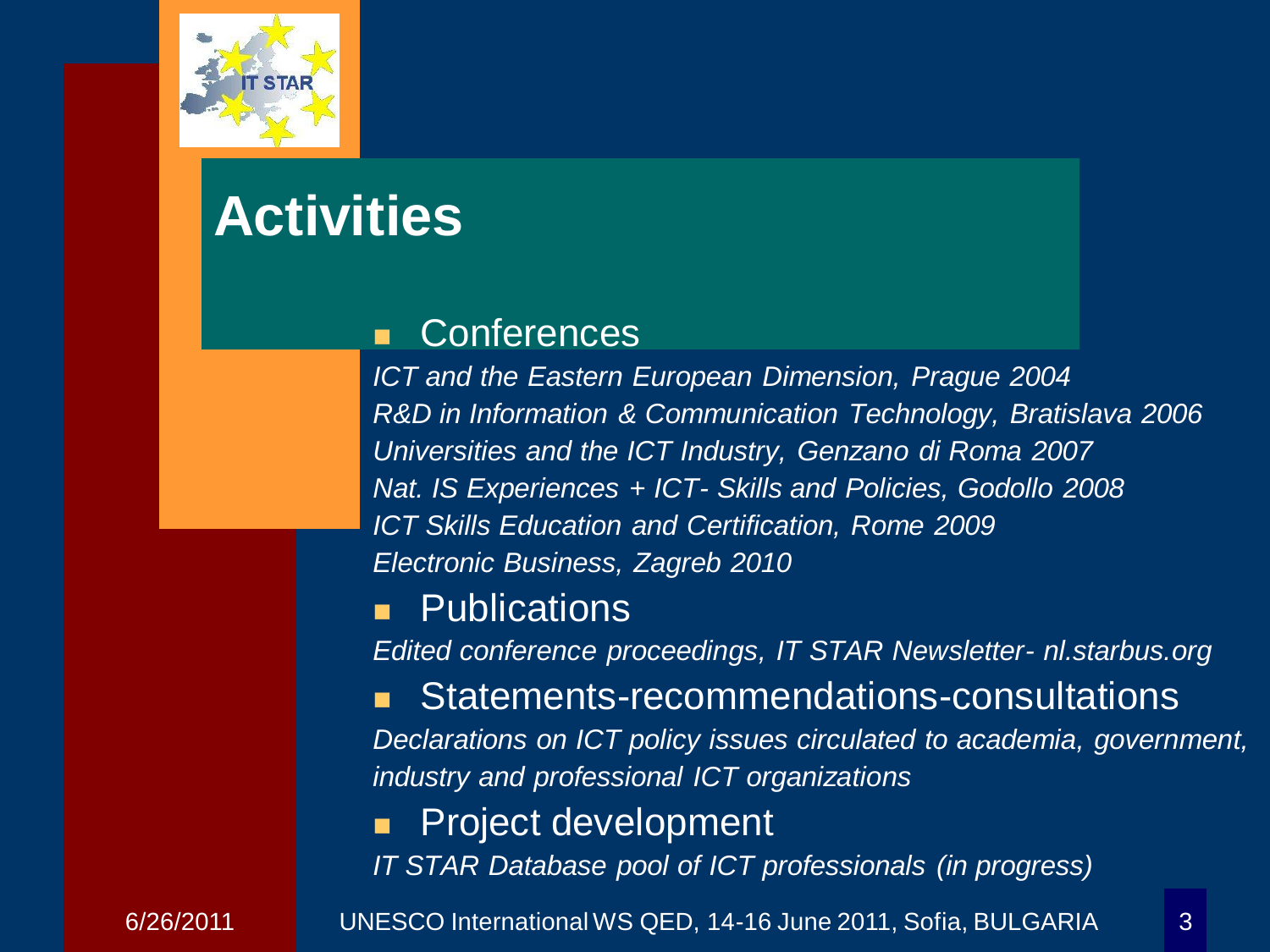

## **CEN WS on ICT Skills - www.cen.eu**

### Specialized body of CEN

- Contributes to e-Skills agenda of the EC
- Brings together industry, Academia and IT **Associations**
- Addresses professionalism, e-Skills shortages, and other issues related to competitiveness, growth, innovation, employment, social cohesion, …
- **11 CWAs approved, 2 currently posted for** public comment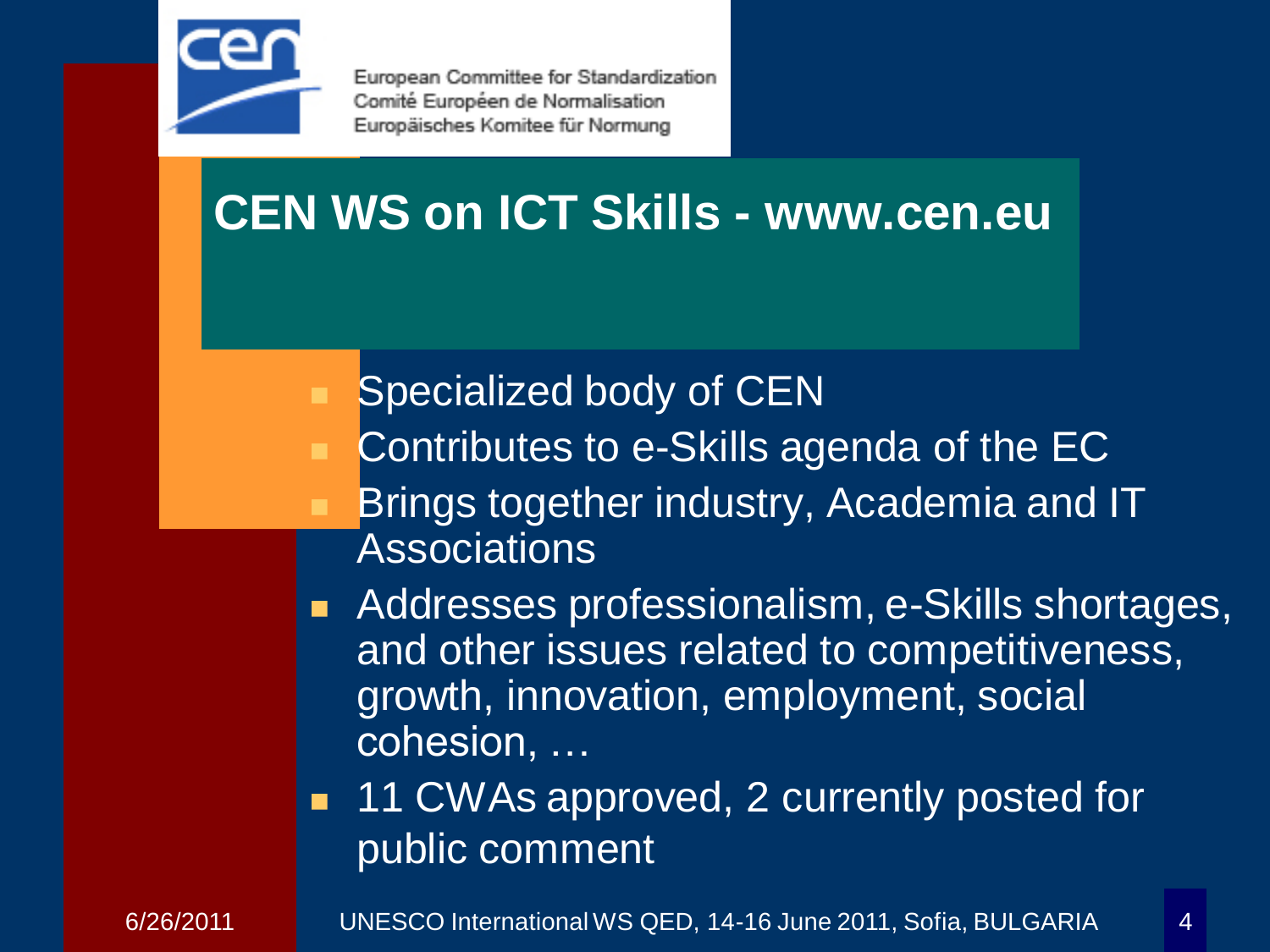



### **Information Society**

"An information society is a society in which the creation, activity. People that have the means to partake in this form of society are sometimes called digital citizens. The markers of this rapid change may be technological, combination of all of these. Information society is seen as the successor to industrial society."

*Wikipedia*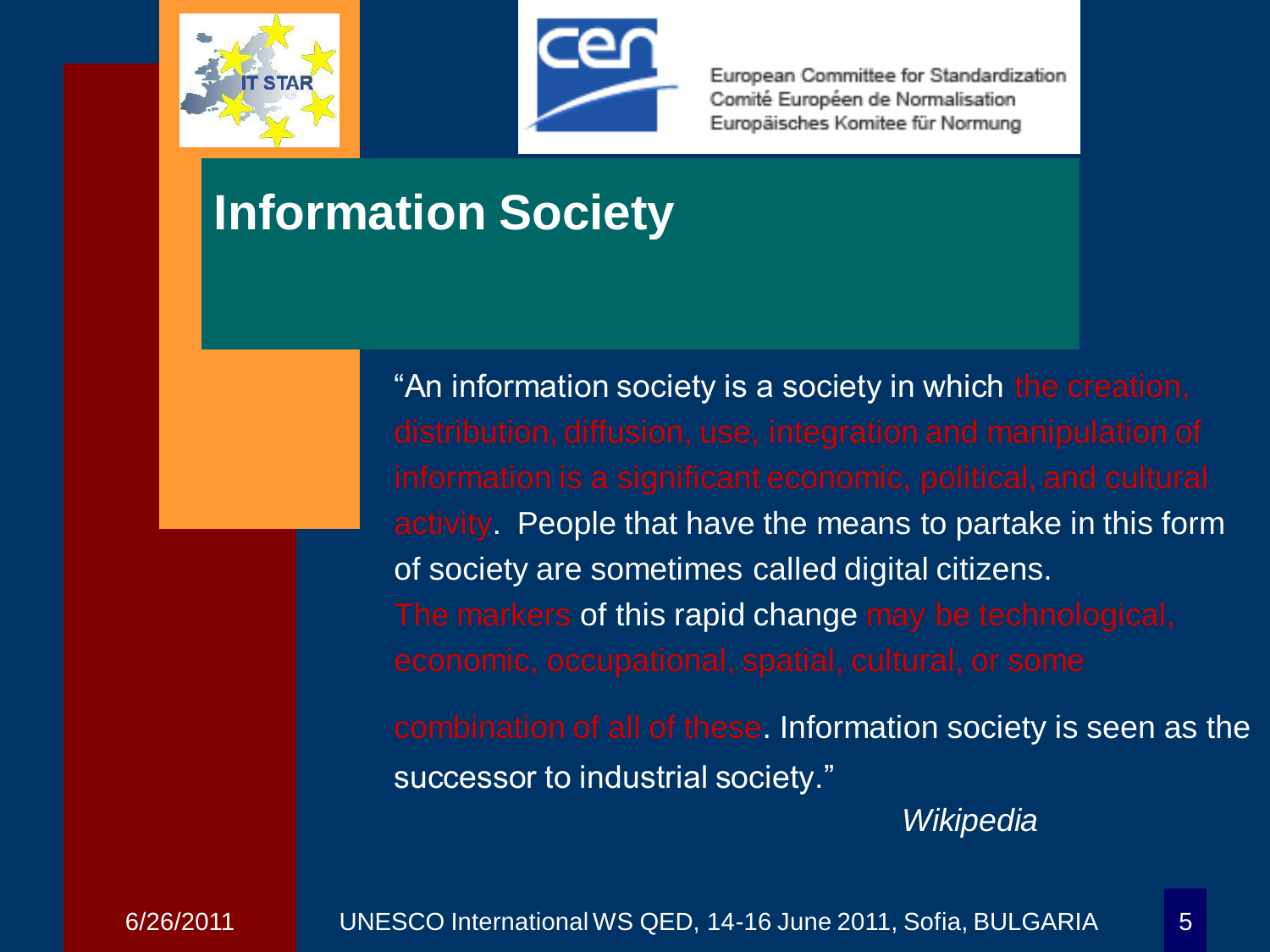



### **The "lighter" side of Information Society**

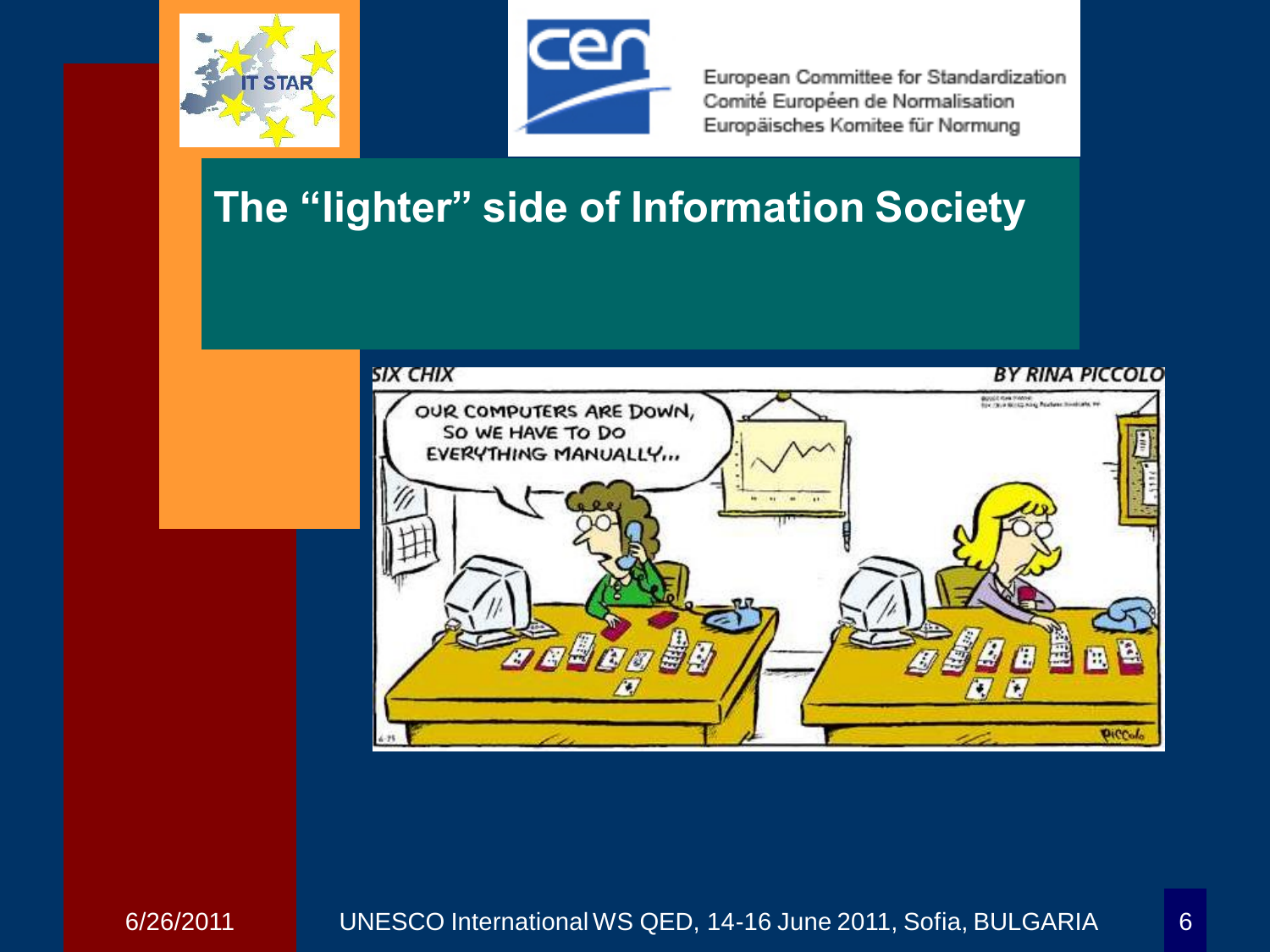

### **Education and ICT Skills - Processes and programs**

- **Shortfall of ICT practitioners in Europe**
- Need for easy comparison between Nat'll qualifications (EQF/e-CF)
- **Strong tradition but observed decline of the** educational system in CEE countries
- **Stronger ties between Unis and Industry needed**
- **IMPORTANCE OF professional certification programs**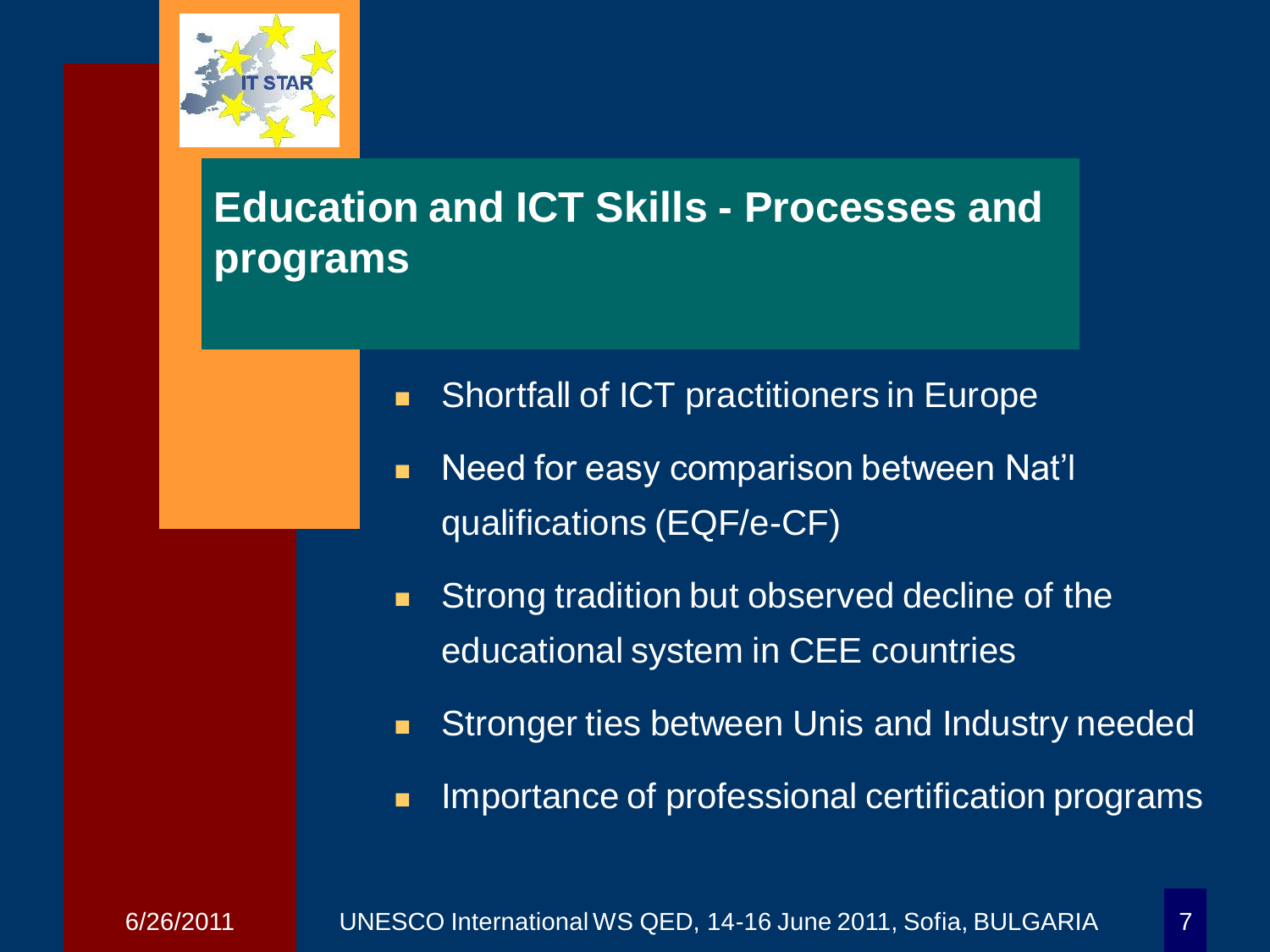



## **E-SKILLS**

- **E-Skills are critical for IS development**
- Need to standardize terminology -

3 broad areas of e-Skills: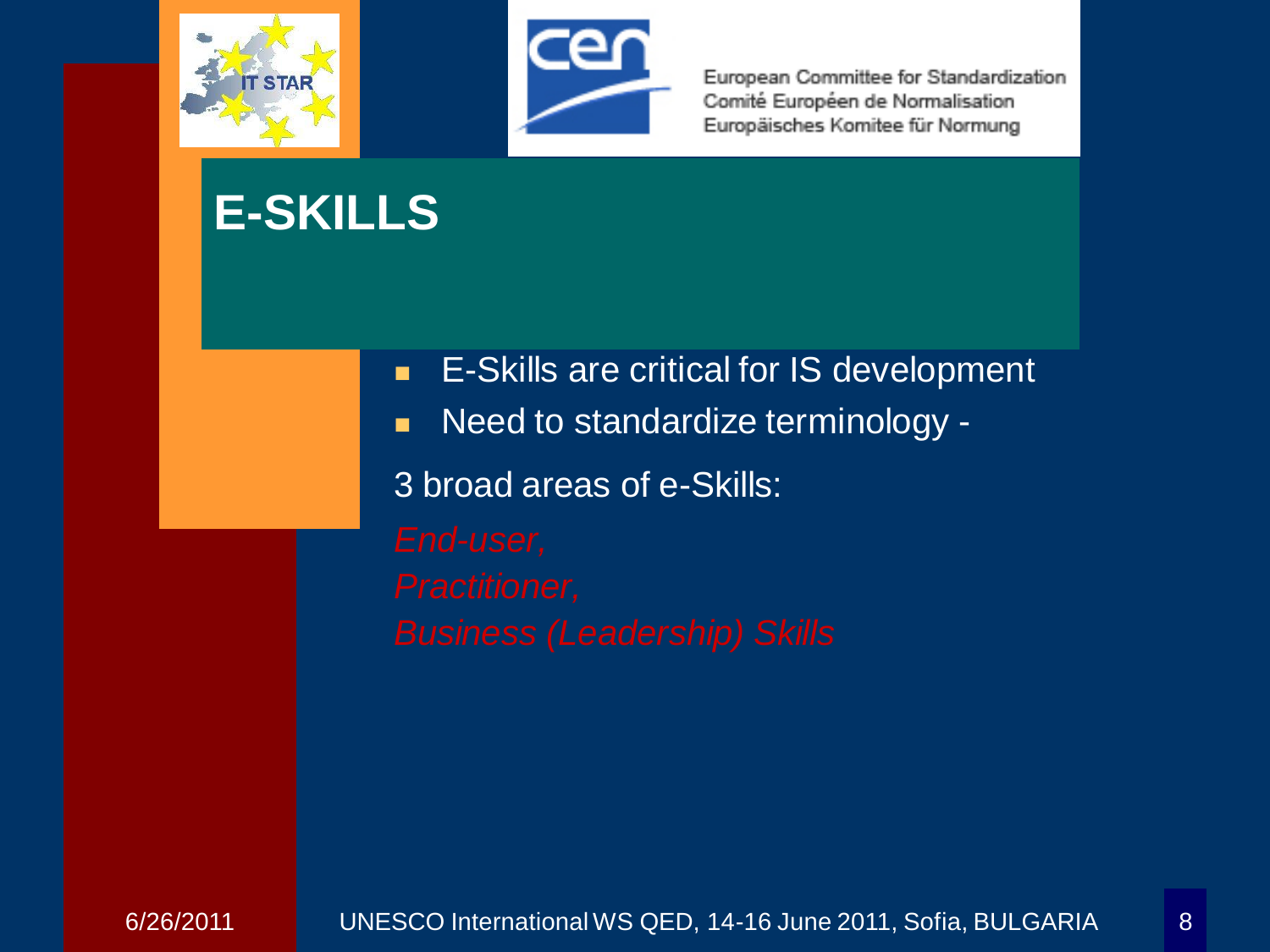

# **E-Skills**

#### **www.ecdl.com**



- **International standard in end-user computer skills**
- 7 Modules (Core)
- Concepts of ICT
- Using the Computer and Managing Files
- Word Processing
- Spreadsheets
- Using Databases
- Presentations
- Web Browsing and Communication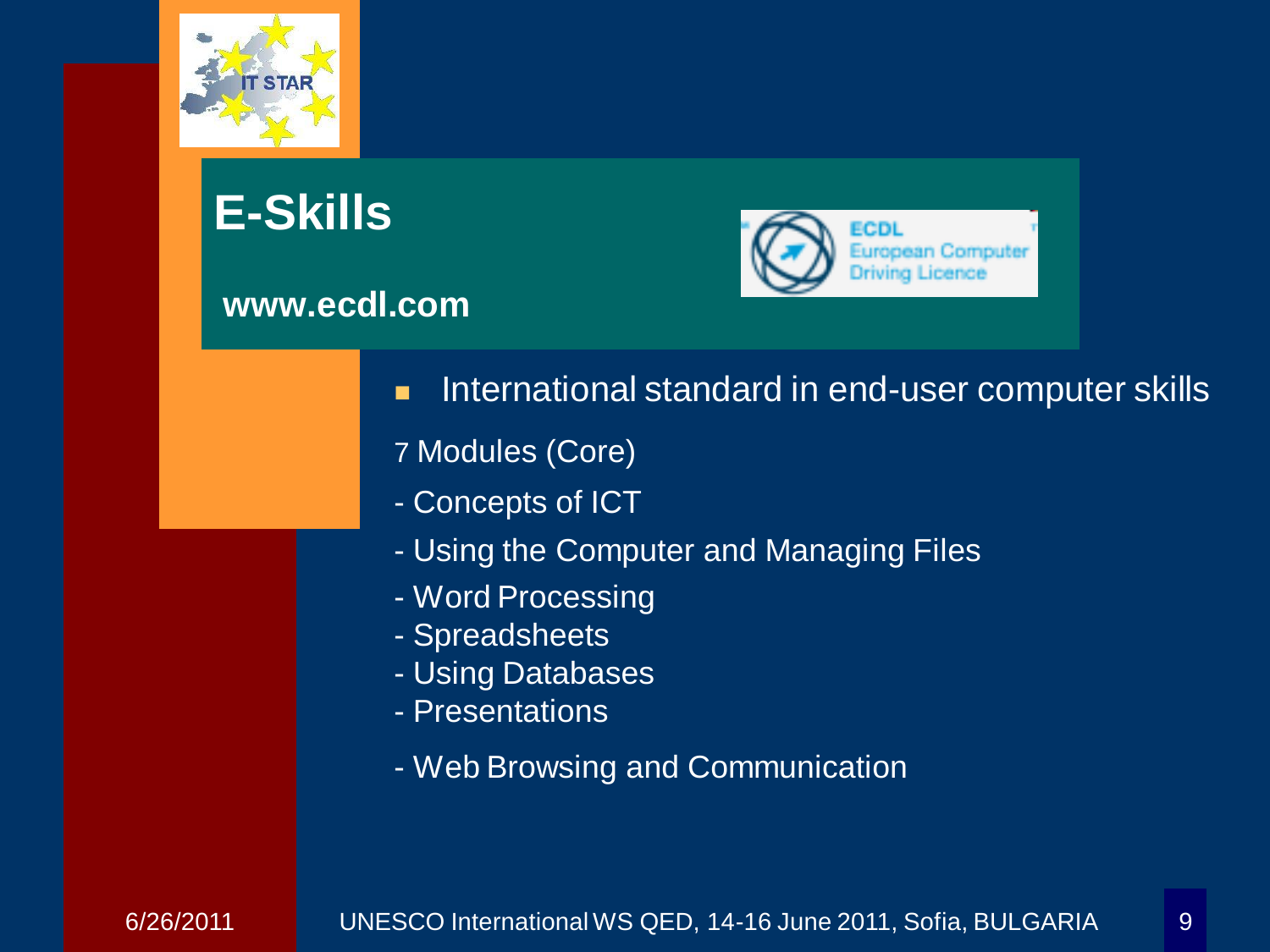



**E-SKILLS**

**http://www.ecompetences.eu/**



*A benchmark from the ICT business employers' perspective consisting of ICT practitioner and manager competences, aligned to the EQF, structured as needed and applied on the workplace, and intended to assist transparency and mobility in the EU labor market*

| <b>Dimension 1</b> | 5 e-Competence areas, derived from the ICT business processes<br>PLAN - BUILD - RUN - ENABLE - MANAGE                                                                                                         |
|--------------------|---------------------------------------------------------------------------------------------------------------------------------------------------------------------------------------------------------------|
| <b>Dimension 2</b> | A set of reference e-Competences for each area, with a generic<br>description for each competence. 36 competences identified in total<br>provide the European generic reference definitions of the framework. |
| <b>Dimension 3</b> | Proficiency levels of each e-Competence provide European reference<br>level specifications on e-Competence levels e-1 to e-5, which are<br>related to EQF levels 3-8.                                         |
| <b>Dimension 4</b> | Knowledge and skills related to the e-Competences are indicated as<br>optional framework components for inspiration. They are not intended<br>to be exhaustive.                                               |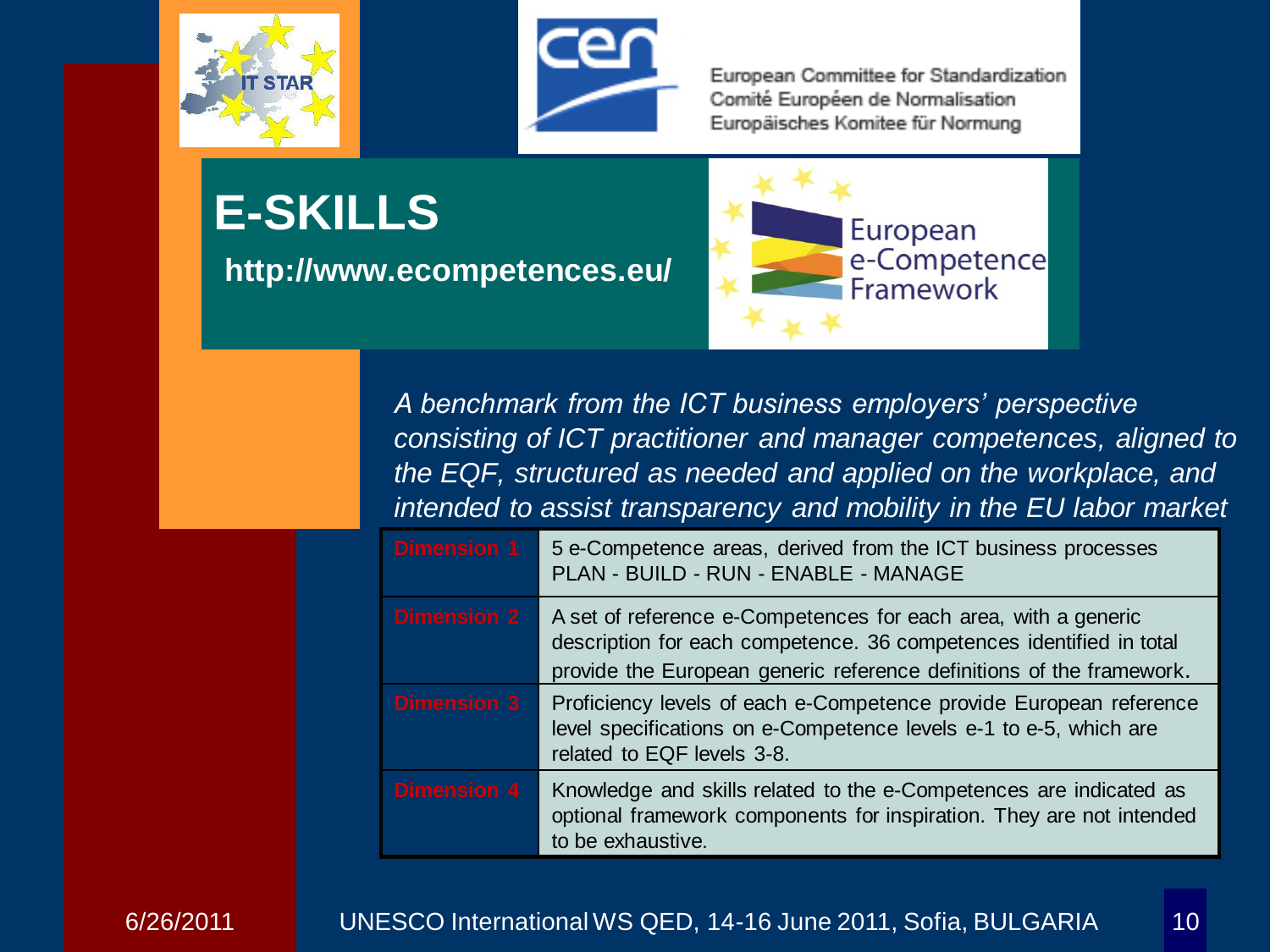

**E-SKILLS**



European Committee for Standardization Comité Européen de Normalisation Europäisches Komitee für Normung



#### **European e-Competence Framework (e-CF)**

*e-CF Developments: e-CF as the de-facto system for interoperability of available competence models and standards.*

EUCIP (European Certification of Informatics Professionals) SFIA models (Skills Framework for the Information Age), AITTS (Arbeitsprozessorientierte IT-Weiterbildung), Nomenclature 2005 CIGREF (Club Informatique des Grandes Entreprises Françaises) and other.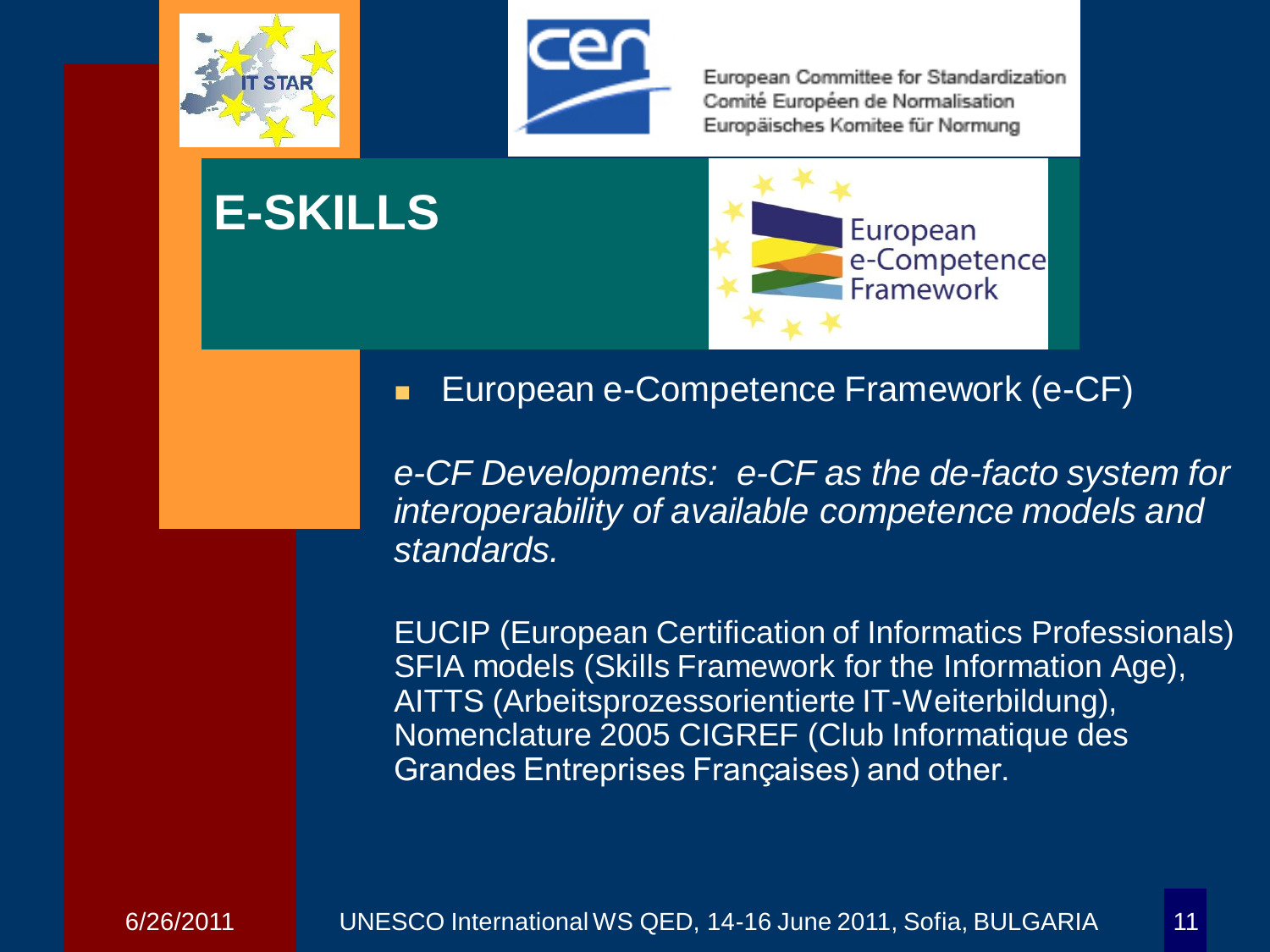

# **E-Skills**

#### **www.eucip.com**



**EUCIP** - Professional certification and competency development scheme, aimed at informatics practitioners.

Overall goals of the EUCIP program:

- \* Define an industry independent-driven vocational structure and standards for the informatics profession
- \* Establish a sustainable European services network for informatics competence development
- \* Contribute to closing the ICT professional skills gap in Europe

\*Offer a vehicle for life-long learning and competency enhancement for the ICT profession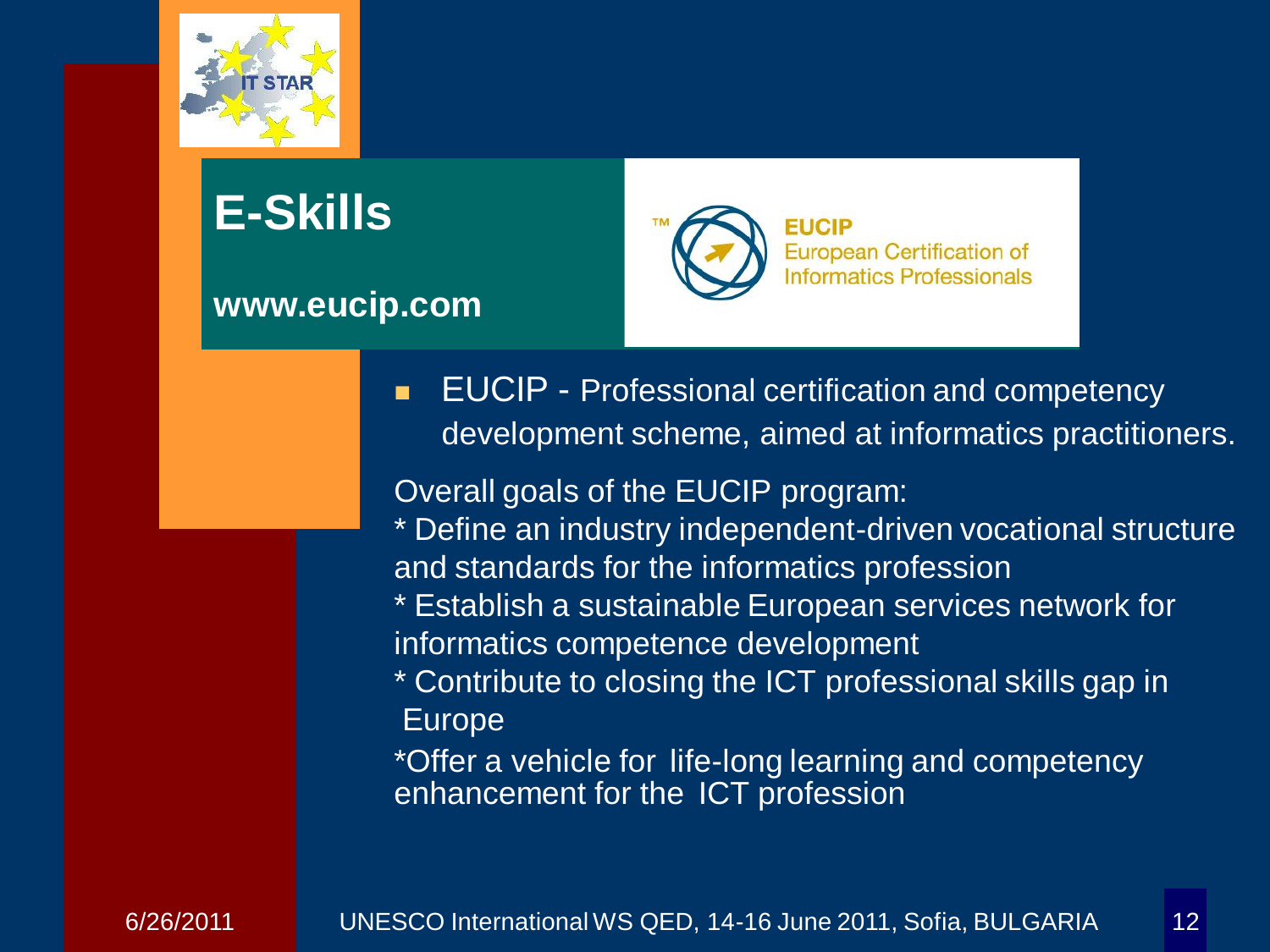

## **E-Skills**



#### **EUCIP**

The EUCIP model identifies 21+1 professional profiles that can be grouped in 7 professional branches:

- IT Business Managers and Professionals  $\bullet$
- Solution Consultants  $\bullet$
- e-Business and Innovation Agents  $\bullet$
- Software Designers  $\bullet$
- Technical Advisers  $\bullet$
- Operational Managers  $\bullet$
- Service Support Specialists $\bullet$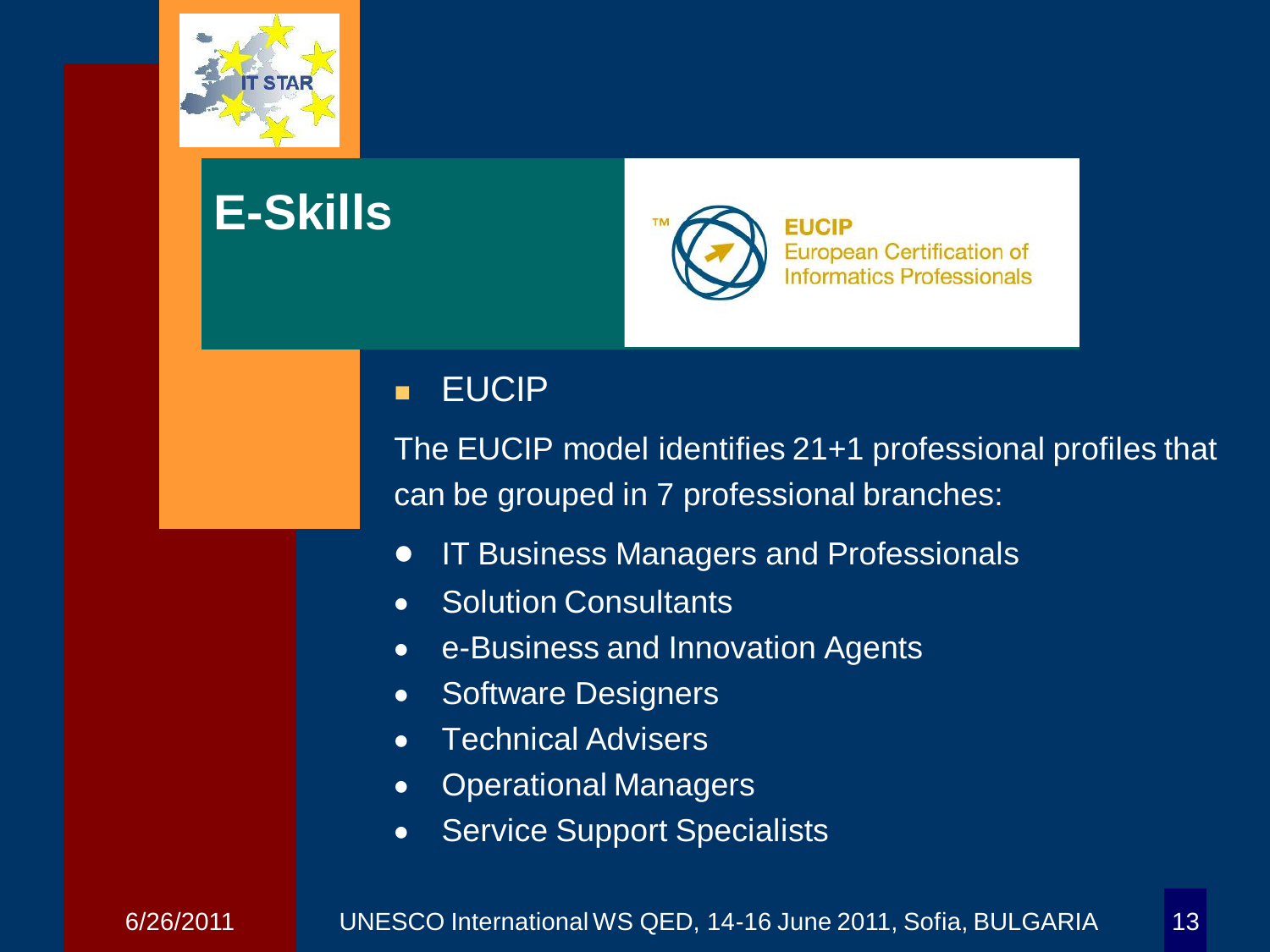

### **Some issues for CESE**

- Deal with economic back-lash, unclear policies, demographic problems
- **Support Education and Research**
- **Revise National Information Strategies realistic** action plans with timeframes, finances, entities in charge and deliverables
- **Profit from web 2.0 technologies**
- **Develop content in national languages**
- **Encourage study of technical disciplines**
- **If** Invest in ICT skills of the population